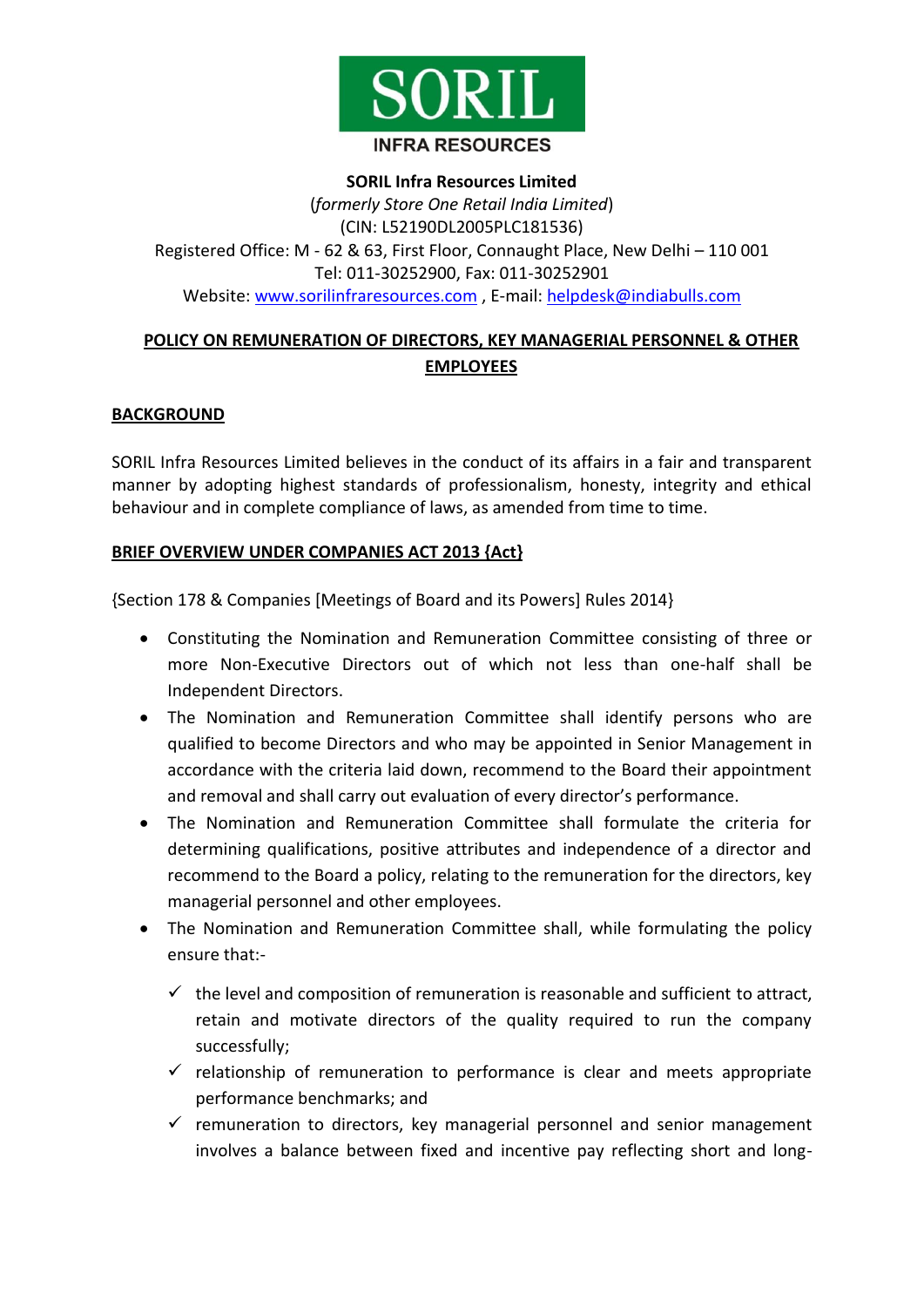term performance objectives appropriate to the working of the company and its goals.

• Such policy shall be disclosed in the Board of Director's report.

# **BRIEF OVERVIEW UNDER SECURITIES EXCHANGE BOARD OF INDIA {LISTING OBLIGATIONS AND DISCLOSURE REQUIREMENTS} REGULATIONS, 2015 AS AMENDED { SEBI Regulations}**

#### **Nomination and Remuneration Committee**

- 1. The Board of Directors shall constitute the nomination and remuneration committee as follows: (a) the committee shall comprise of at least three directors; (b) all directors of the committee shall be non-executive directors; and (c) at least fifty percent of the directors shall be independent directors.
- 2. The Chairperson of the nomination and remuneration committee shall be an independent director: Provided that the chairperson of the listed entity, whether executive or non-executive, may be appointed as a member of the Nomination and Remuneration Committee and shall not chair such Committee.
- 3. The Chairperson of the nomination and remuneration committee may be present at the annual general meeting, to answer the shareholders' queries; however, it shall be up to the chairperson to decide who shall answer the queries.
- 4. The role of the nomination and remuneration committee shall be as specified as in Part D of the Schedule-II of the Regulations, which covers:-
	- Formulation of the criteria for determining qualifications, positive attributes and independence of a director and recommend to the Board a policy, relating to the remuneration of the directors, key managerial personnel and other employees;
	- Formulation of criteria for evaluation of Independent Directors and the Board;
	- Devising a policy on Board diversity;
	- Identifying persons who are qualified to become directors and who may be appointed in senior management in accordance with the criteria laid down, and recommend to the Board their appointment and removal;
	- Whether to extend or continue the term of appointment of the independent director, on the basis of the report of performance evaluation of independent directors; and
	- The company shall disclose the remuneration policy and the evaluation criteria in its Annual Report.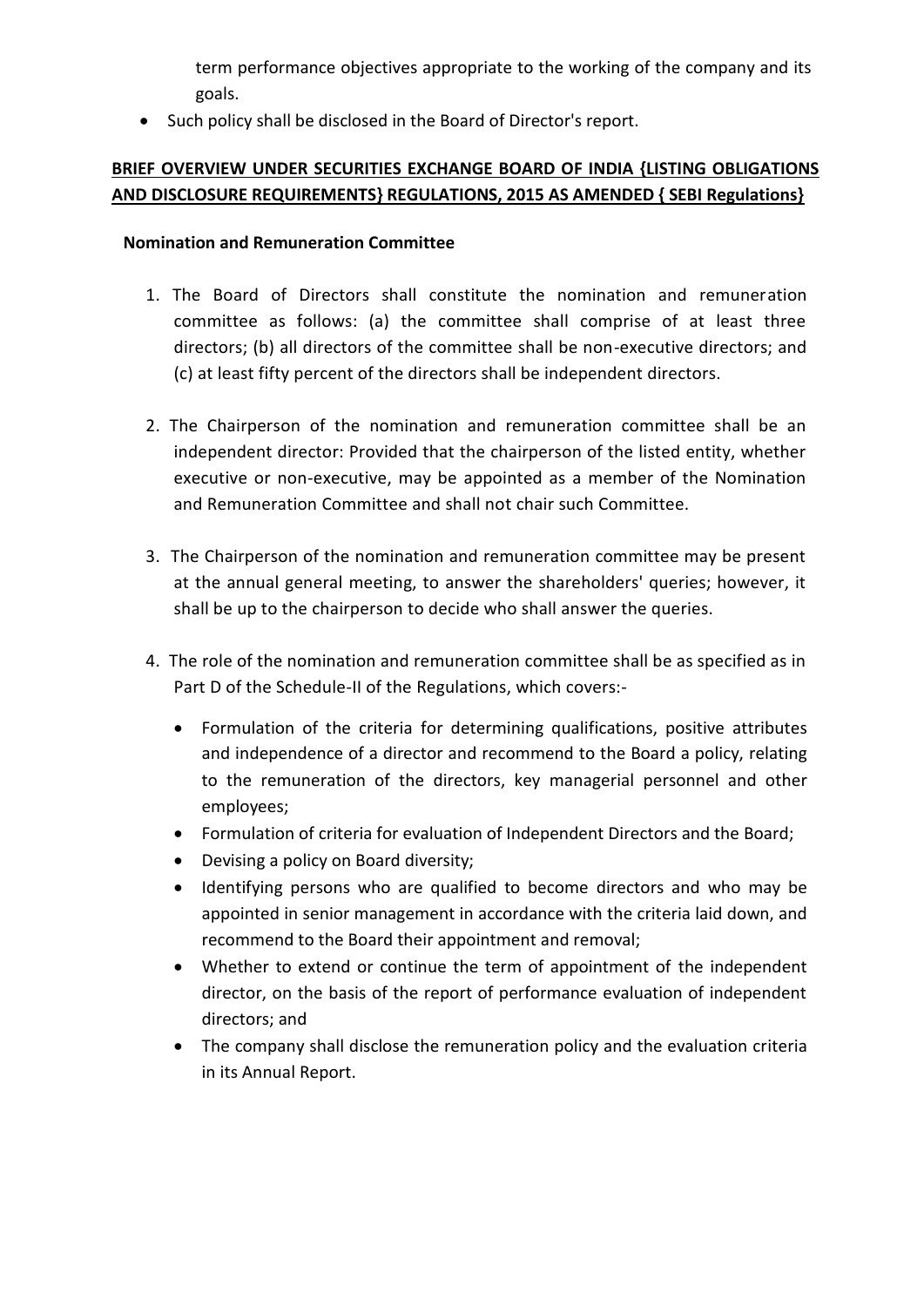### **TERMS OF REFERENCE OF NOMINATION AND REMUNERATION COMMITTEE**

- To recommend to the Board, compensation terms of the Executive Directors;
- To assist the Board in determining and implementing the Company's Policy on the remuneration of Executive Directors;
- Identifying the persons who are qualified to become directors and those who may be appointed in senior management in accordance with the criteria laid down by it and recommending to the Board their appointment and removal and carrying out the evaluation of the performance of every director; and
- Formulating the criteria for determining the qualifications, positive attributes and independence of a director.

#### **CRITERIA FOR DETERMINING THE FOLLOWING:-**

#### **Qualifications for appointment of Directors {including Independent Directors}:-**

- No specific qualification/s for Directors
- Persons of eminence, standing and knowledge with significant achievements in business, professions and/or public service.
- Their financial or business literacy/skills and industry experience.
- Appropriate other qualification/experience to meet the objectives of the Company.
- Applicable provisions of Companies Act 2013, its Rules and SEBI Regulations.

 The above qualifications, {other than the statutory requirements which are mandatory}, are preferable and desirable with absolute discretion to the Nomination and Remuneration Committee to consider and keep in view any other criteria or norms for selection of the most suitable candidate/s.

#### **Positive attributes of Directors {including Independent Directors}:-**

- Directors are to demonstrate integrity, credibility, trustworthiness, ability to handle conflict constructively, and the willingness to address issues proactively.
- They are to actively refresh their knowledge and skill with the latest developments in the industry in which Company operates, market conditions and applicable legal provisions.
- They are to show willingness to devote sufficient time and attention for the Company and its business and execute their responsibilities
- They are to assist in bringing independent judgments to bear on the Board's deliberations especially on issues of strategy, performance, risk management, resources, key appointments and standards of conduct.
- They are able to develop a good working relationship with other Board members and contribute to the Board's working relationship with the senior management of the Company.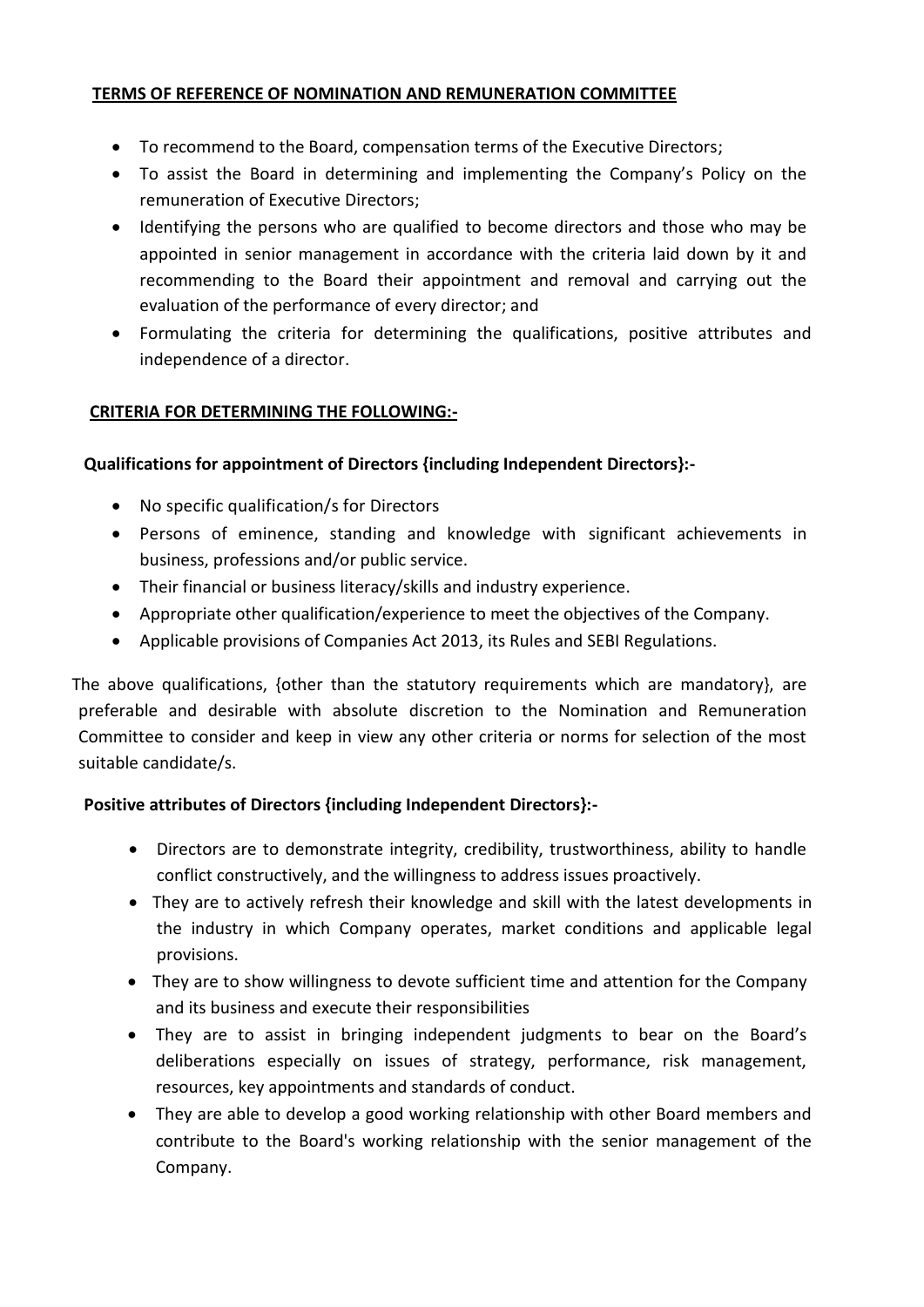They are to act within their authority, assist in protecting the legitimate interests of the Company, its shareholders and employees.

# **Conditions of Independence of Directors:-**

• In compliance of terms of the Companies Act 2013 and its Rules { Section 149 – Schedule IV- Code for Independent Directors & Companies [Appointment and Qualification of Directors] Rules 2014 } and SEBI Regulations, as amended from time to time.

### **Criteria for appointment of Senior Management including KMP:-**

- Their required qualifications, experience, skills & expertise to effectively meet their areas of work, duties and responsibilities and the experience of industry in which company operates.
- Their ability to assume the responsibilities and duties of their posts effectually.
- Appropriate other qualification/experience to meet the objectives of the Company.

# **POLICY RELATING TO REMUNERATION OF DIRECTORS, KMP & OTHER EMPLOYEES {ON APPOINTMENT/ SUBSEQUENT INCREASES}:-**

- The Company shall ensure that the level and composition of remuneration is reasonable and sufficient to attract, retain and motivate Directors, KMP and other employees of the quality required to run the Company successfully.
- It should be ensured that no director/KMP/ other employee are involved in deciding his or her own remuneration.
- The market rates/ quantum and structures of remuneration as applicable to the comparable organisations in the similar business spheres should be given due consideration.
- It is to be ensured that relationship of remuneration to the performance is clear & meets appropriate performance benchmarks.
- Performance benchmarks are laid down.
- Increase in remuneration should provide rewards for improved performance.
- Remuneration packages should strike a balance between fixed and incentive pay, where applicable, reflecting short and long term performance objectives appropriate to the Company's working and goals.
- Following criteria are also to be considered:-
	- $\triangleright$  Responsibilities and duties;
	- Fime & efforts devoted;
	- $\triangleright$  Value addition;
	- $\triangleright$  Profitability of the Company & growth of its business;
	- $\triangleright$  Analyzing each and every position and skills for fixing the remuneration yardstick;
	- $\triangleright$  Ensuring text efficient remuneration structures.
	- $\triangleright$  Ensuring that remuneration structure is simple and that the cost to the Company {CTC} is not shown inflated and, in comparison, the effective take home remunerationis not low.
	- $\triangleright$  Any other criteria as may be applicable.